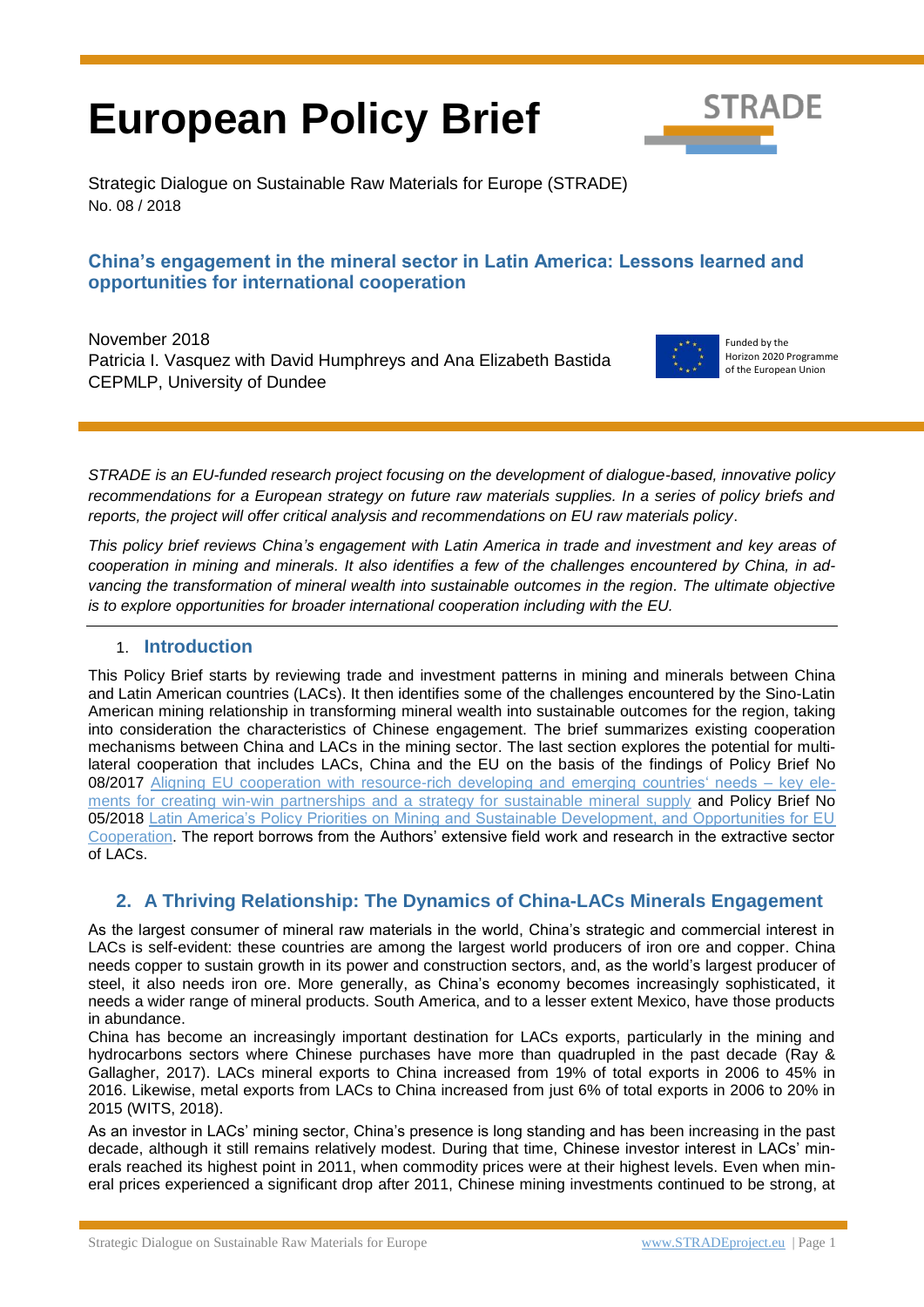a time when others pulled back. In dollar terms, between 2011-2017, Chinese companies invested around USD\$4.5 billion in mergers & acquisitions in the mining and metals sector of LACs, compared to just USD\$1.3 billion in the 2004-2010 period. Mining continues to be the most attractive investment sector for Chinese companies in LACs, although in recent years they have started to diversify to other areas. That diversification explains why metals accounted for only 20% of total Chinese investments in the region between 2011-2017, down from 42% between 2004-2010 (ECLAC, 2018). Other sectors, such as manufacturing and services experienced increased Chinese investments (Avendaño, 2017).

China consumes around 75% of the world's traded iron ore supply and it obtains some 60% of its copper ore and concentrates and 44% of its refined copper supply from Latin America, mainly from countries in the Southern cone (Casanova et.al.; 2015). The latter also furnish some 24% of China's iron ore imports. Peru is the preferred destination for Chinese mining investors and lately, Chile and Argentina started to attract the attention of lithium investors from China. The growing Sino-LAC mining relationship offers great opportunities for growth in LACs. At the same time, it also raises several challenges that could negatively affect the relationship in the medium term.

# **2.1 China-LAC Trade in Mining and Metals**

Five commodities dominate general exports from LACs to China, and three of them are metals. The largest exports are soybeans, followed by iron ore. The third largest LACs' export to China is petroleum, and in fourth and fifth places are copper ores and concentrates, and refined copper respectively. China also imports lesser volumes of unrefined copper, zinc and lead ores, and copper waste and scrap from LACs.

The United States (US) remains the top destination for export products in general from LACs: some 47% of total exports, compared to only 9% that went to China in 2016. But China is expected to displace the European Union (EU) as the second largest buyer of goods in general, according to some estimates (ECLAC, 2018). Almost 23% of LACs total exports went to Europe in 2016 (Atlas of Economic Complexity, 2018).

China's appetite for minerals largely endured the 2008 global economic crisis and subsequent commodity price plunge, while LACs trade with the US has been shrinking. Chart 1 shows trade flows for key mineral exports from five South America countries: Peru, Chile, Argentina, Brazil, and Bolivia. Compared to the US and the World, China shows a constant upward export trend over the past decade.



#### **Chart 1 - Source: Author calculations based on UN-COMTRADE data base.**

\*Includes: Copper Ore & Concentrates; Refined and Unrefined Copper; Iron Ore & Concentrates; Copper Waste; Lead Ores & Concentrates; Zinc Ores; gold Compounds; Metals, gold, non-monetary unwrought (but not powder).

Particularly important to the China-LACs' mineral trade are iron ore and copper ore, two commodities for which China lacks resources. Chart 2 shows China's imports of iron ore in recent years. Brazil is the second largest exporter of iron ore to China (after Australia) accounting for over 20% of China's total iron ore imports. Chile and Peru contribute additional, smaller, tonnages. China is the main importer of Peru's iron ore. In 2017, 97% of Peru's iron ore production and almost 60% of its total output of copper -- its main export product -- went to China (MEM, 2018, pp. 37-98).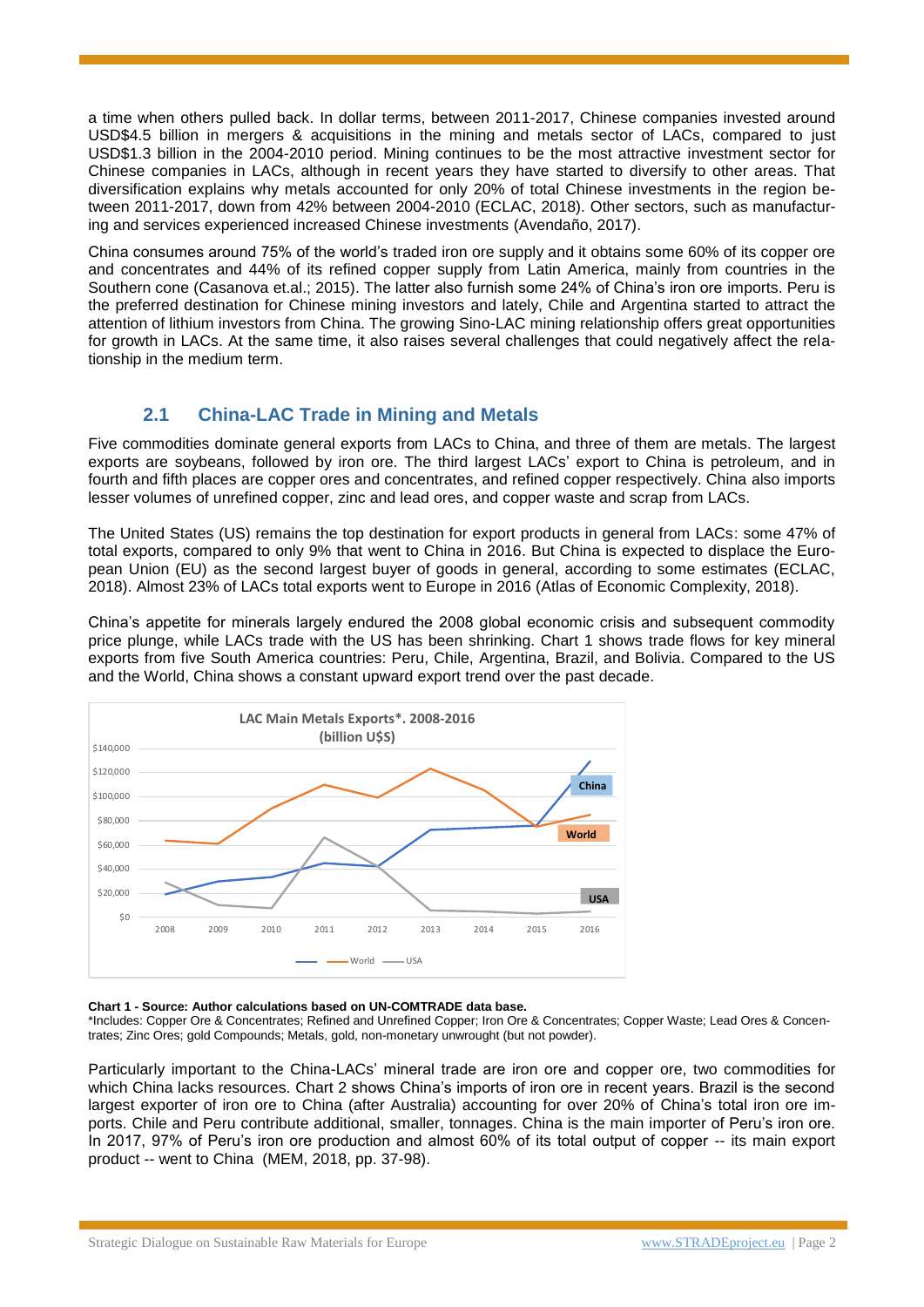

#### China's imports of iron ore from Latin America

#### **Chart 2 Source: industry sources and UN-COMTRADE**

The role of LACs in China's imports of copper is even more pronounced. As Charts 3 and 4 reveal, Chile and Peru are dominant suppliers of both copper concentrates and refined copper metal to China – supplying over 40% of China's imports in both cases - with Mexico and Brazil contributing small additional tonnages. China is the main buyer of Chile's copper production. Chile, the world's largest producer of copper, signed a strategic alliance with China in 2005, by which Santiago awarded a 15-year copper supply contract to Beijing in exchange for guaranteed loans from China's National Development Bank (CDB) for state owned *Corporación Nacional del Cobre de Chile* (Codelco) (Xu, 2017, pp. 33-34).

China's imports of copper concentrates from Latin America



**Chart 3 Chart 4**

 $\overline{a}$ 

China's imports of refined copper from Latin America



#### **2.2 Chinese Mining FDI in LACs**

Beijing has a policy of promoting overseas investments for its companies. Motivated by this policy, Chinese investors have entered some of the most significant exploration and production projects in LACs, and received strong economic and political support from their government to do so. Around 60% of all Chinese investments in LACs went into oil, gas, and mining between 2003-2016<sup>1</sup>. The mining sector received some USD\$27 billion in 48 projects during that time, the largest sectoral investment in dollar terms and the second largest in terms of number of contracts after the automotive sector (Avendaño, Melguizo, & Miner, 2017). There are indications that China's FDI to LACs will continue to grow at a steady pace in the near future (ECLAC, 2018).

<sup>&</sup>lt;sup>1</sup> For more details on Chinese investments in oil and gas in LAC see (Vasquez, 2018)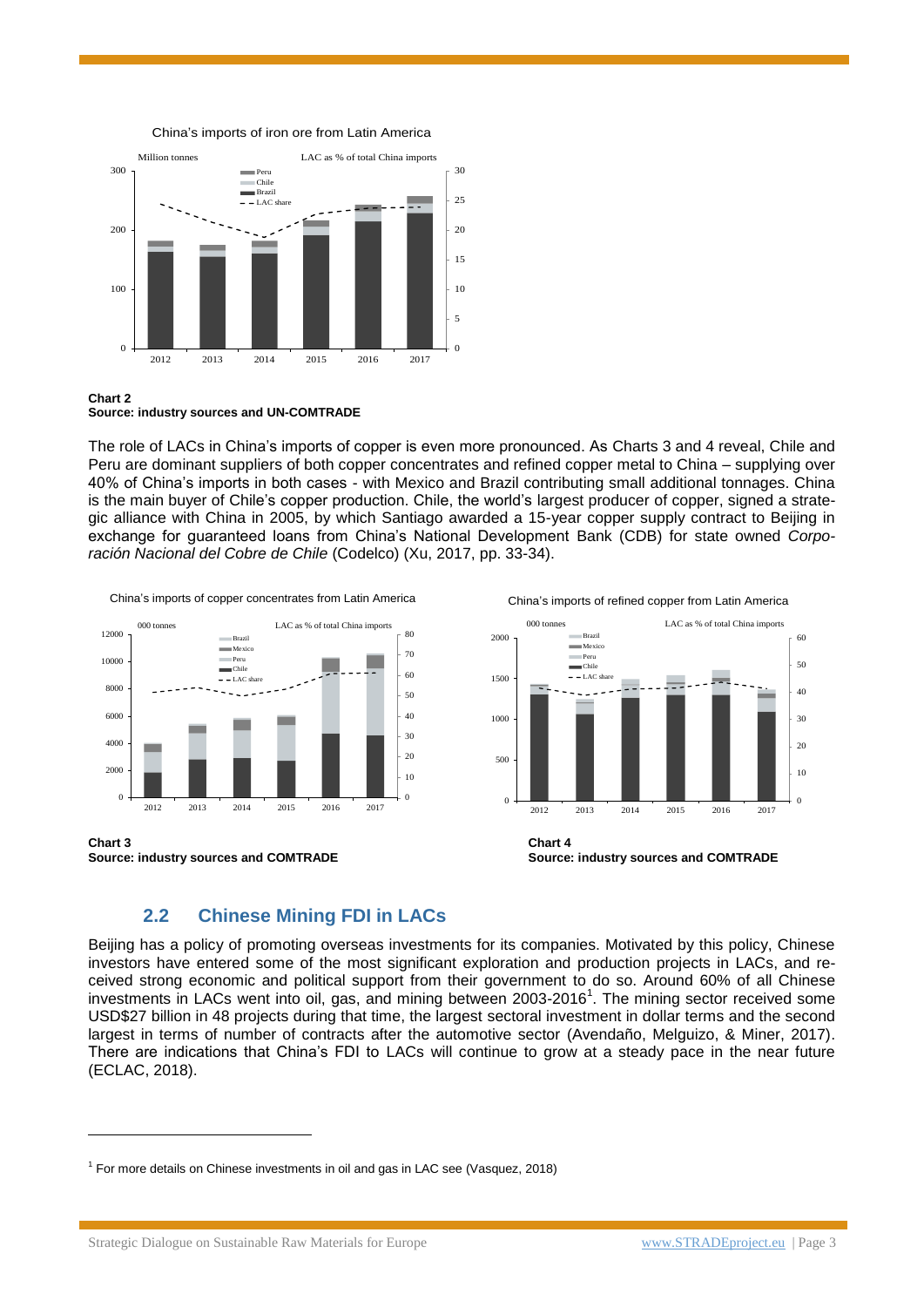China's interest in Latin America's minerals is not new. The first Chinese mining investment in the region can be traced back to 1992, when state-owned Shougang Group bought *Empresa Minera de Hierro de Peru (Hierro Peru*), Peru's largest iron ore mine. But it was not until the 2000 decade that Beijing began to focus on Latin America's natural resource wealth on a much larger scale, in order to sustain China's rapidly expanding economy.

Peru continues to be the favourite destination of Chinese mining FDI due not only to its mineral wealth but also as a result of investment friendly regulations and long term cultural, economic, and political ties between the two countries (Sanborn & Chonn, 2015-8). Peru's 2018 mining portfolio has China as its main investor with USD\$11.7 billion distributed in six projects, which represents 20% of total investments in the sector (MEM, 2018).

As shown in Table 1, the largest investment so far by a Chinese mining company in LACs was in Peru back in 2014, when China Minmetals Group (MMG) paid Glencore USD\$7 billion to acquire Las Bambas, the country's second largest copper mine. Glencore had been forced to divest the mine as a condition of its merger with Xstrata in 2013. Las Bambas was responsible for 18.5% of Peru's total copper output in 2017 (Avendaño, Melguizo, & Miner, 2017) (MEM, 2018). Another Chinese company, Chinalco, is developing the large Toromocho copper mine, which according to Chinese press reports, is China´s largest overseas copper project. (China Daily, July 2014).

| <b>CHINESE MINING INVESTMENTS IN LACs (selected)</b> |  |
|------------------------------------------------------|--|
|                                                      |  |

| Country          | Year | <b>Chinese Company</b>                                                                              | Million<br><b>USD</b> | <b>Project Name/Location</b>               | Product            |
|------------------|------|-----------------------------------------------------------------------------------------------------|-----------------------|--------------------------------------------|--------------------|
| <b>PERU</b>      | 2007 | Shougang<br>Zijin Consortium (45%); Tongling Non-Ferrous Metals Group                               | 2,500                 | Marcona / Ica                              | Iron               |
|                  |      | Holding (35%); Xiamen C&D (20%)                                                                     | 186                   | Rio Blanco/Piura                           | Copper             |
|                  |      | Jinzhao Mining Perú (subsidiary of Zhongrong Xinda Group                                            | 100                   | Pampa de Pongo/Arequipa                    | Iron               |
|                  | 2008 | Chinalco (Aluminum Corp of China)                                                                   | 2,200                 | Toromocho/Junin                            | Copper             |
|                  |      | MMG-Jiangxi                                                                                         | 1,840                 | El Galeno/Cajamarca                        | Copper-Gold        |
|                  | 2014 | <b>MMG</b>                                                                                          | 7,000                 | Las Bambas/Apurimac                        | Copper             |
|                  | 2016 | Shougang                                                                                            | 1,300                 | Marcona/Ica                                | Iron               |
| <b>BRAZIL</b>    | 2009 | Wuhan Steel                                                                                         | 400                   | <b>MMX Metals</b>                          | Iron               |
|                  | 2016 | China Molybdenum Co. Ltd.                                                                           | 1,700                 | Acquisition of Anglo-American              | Niobium/Phosphates |
| <b>CHILE</b>     | 2018 | Tiangi Lithium Corp/SQM                                                                             | 4,100                 | Acquisition of a stake in SQM<br>(pending) | Lithium            |
| <b>ARGENTINA</b> | 2017 | Shandong Gold Mining Co.Ltd.                                                                        | 1,000                 | Veladero                                   | Gold               |
|                  |      | Mariana Lithium (subsidiary Ganfeng Lithium)-International<br>Lithium Corp (Canada)                 | N/A                   | Mariana project                            | Lithium            |
| <b>BOLIVIA</b>   | 2010 | Jungie Mining (CH)-Alto Canutillos (Bolivian)                                                       | N/A                   | Tacobamba                                  | Tin                |
|                  | 2016 | Sinosteel                                                                                           | 450                   | El Mutun                                   | Iron-Steel         |
| <b>ECUADOR</b>   | 2012 | China Railway Construction Corporation (CRCC) - Tongguan<br>Nonferrous Metals Group Holding Company | 100                   | Mirador Copper Mine                        | Copper             |

**Table** *1***- Source: Compiled by Author with data from (Avendaño, Melguizo, & Miner, 2017), (Ludueña, 2017); (MEM, 2018); (Ray, Gallagher, Lopez, & Sanborn, 2017) and Roskill (August 24, 2018).** 

Brazil used to be the second largest recipient of Chinese mining investments in LAC, after Peru. In 2016, China Molybdenum acquired from Anglo American its niobium and phosphates businesses in Brazil - Nióbio Brasil Limitada and Fosfatos Brasil Limitada - making the company the world's second largest producer of niobium<sup>2</sup> and Brazil's second largest supplier of phosphates. But in 2018, Chile surpassed Brazil as second highest recipient of Chinese mining investment after the USD\$4.1 billion purchase by Tianqi of a 25% share of Chile's SQM, the world's largest producer of lithium. More recently, lithium reserves in Argentina also took front stage with China's Ganfeng's purchase of SQM's 37.5% share in that country's Minera Exar lithium brine project.

 $\overline{a}$ 

 $<sup>2</sup>$  Niobium is a rare mineral used in steel alloys. Brazil is the largest source in the world.</sup>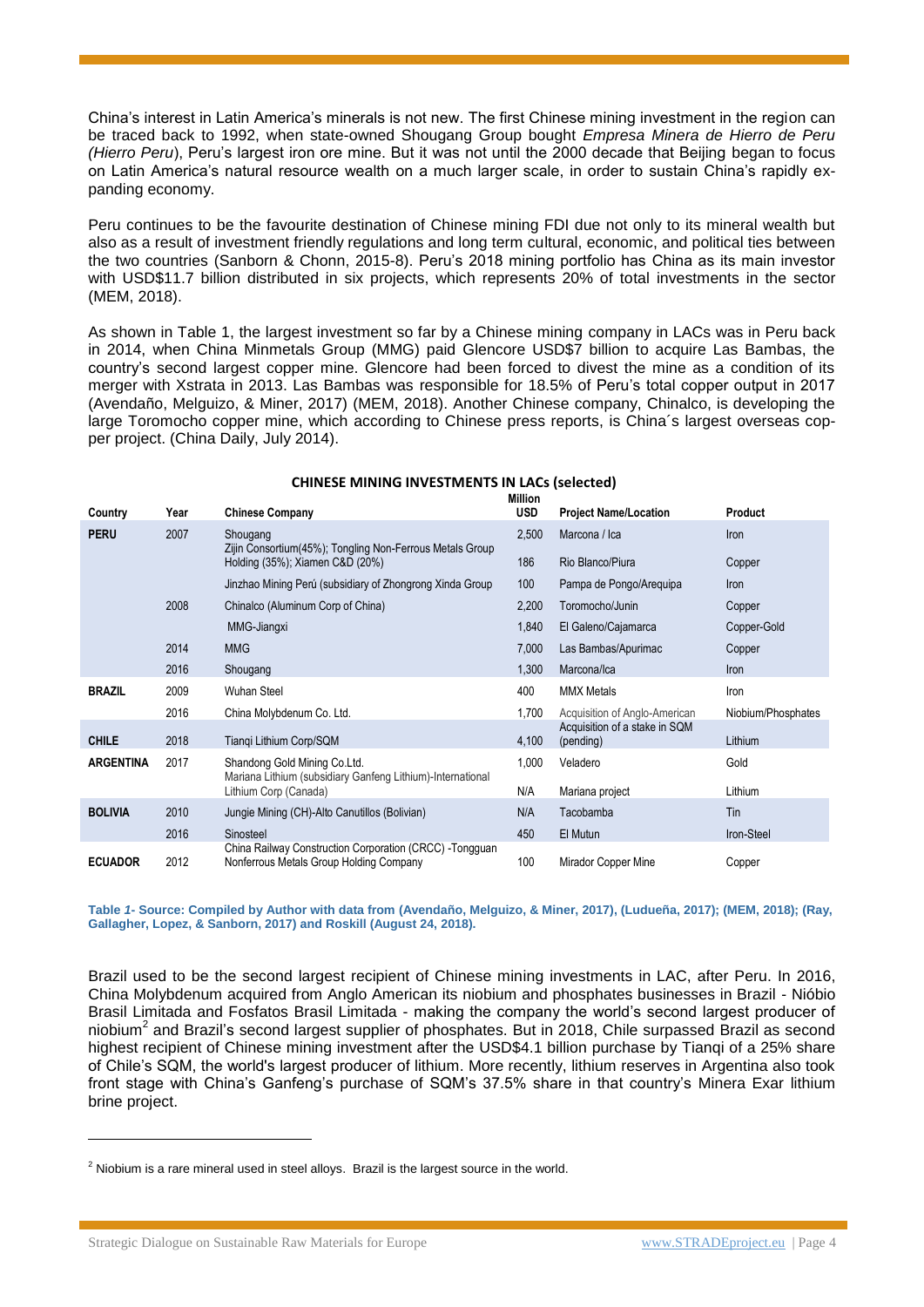For raw material producing countries in LACs, China's demand for minerals and metals offers a steady source of export revenue, and much-needed funds for developing the industry (Ray, Gallagher, Lopez, & Sanborn, 2017). At the same time, the development of specific mining projects can contribute to the local economy through backward linkages with other sectors (Vasquez, 2016) (Lippert, 2014). China's thirst for mining products not only boosted export volumes for LAC mineral producing countries during the 2000 decade, it was also key in contributing to the commodities price boom of those years.

The evidence suggests that Chinese investments in minerals in LACs are concentrated on the extraction of raw materials and not in mineral processing or other developments along the value chain. There isn't a unique strategy in Latin America for engaging with China; each country in the region has its own engagement rules. The economies of some countries like Venezuela, are very dependent on Chinese investments and aid (particularly in the hydrocarbons sector), while others like Argentina, have more diversified economies. There is no evidence in LACs of China adopting the 'infrastructure for minerals' approach it used in African countries.

## **3 Challenges of the Sino-LAC Mining Relationship**

The Sino-Latin American trade and investment cooperation offers great opportunities for mutual growth. The Cooperation Plan 2015-2019 adopted during the first meeting of China and the 2015 Community of Latin America and Caribbean States (CELAC), focused on expanding Sino-LAC trade to USD\$500 billion by 2025, from a record high of USD\$268 billion in 2013. As with trade, the China-CELAC meeting set a target of a reciprocal FDI stock of at least USD\$250 billion by 2025, from roughly USD\$25 billion in 2017 (ECLAC, 2018). As discussed earlier, minerals and metals constitute a key focus of the Sino-LAC mining trade and FDI exchanges.

This section gives an overview of the challenges faced in achieving successful China-LACs mining cooperation. Some of those challenges are unique to Chinese miners but most are shared by all companies operating in LACs. Among the first is a generalized belief that LACs' exports have become unhealthily dependent on natural resources, primarily as a consequence of China's high demand for the latter in recent years (Ocampo, 2017). This is because LACs' export basket to China is more heavily concentrated in raw materials than its exports to other markets. In 2016, 72% of LACs exports to China were concentrated in five raw products -- soybeans, copper ore and concentrates, iron ore and concentrates, refined copper, and oil--, compared to just 27% to the rest of the world (ECLAC, 2018). By contrast, LACs countries imported mainly manufactured goods from China during that period.

China's demand for mainly raw products from LACs serves to delay the region's diversification of production and exports, a process believed to be a requirement to to ensure long-term sustainable development (ECLAC, 2018). To be fair, China's trade profile was not the main trigger of LACs deindustrialization, which started in the 1980s. Rather, China's increased intake of raw minerals - as opposed to processed products further deepened that trend in LACs (Guajardo, Molano, & Sica, 2016). A growing body of literature is trying to assess Chinese demand effects on the mineral value chain of LACs, by looking at issues such as technology gap, employment effect, and value added of mineral extraction. Some conclude that during the Chinaled commodity boom, LACs failed to appropriate the full value-added benefits of developing their natural resources in general, and of mining in particular (Ocampo, 2017). Others differentiate exploration from extraction and argue that during the former the mere discovery and quantification of minerals should in itself be considered asset creation. (IPE, Junio 2017).

Another challenge affecting mining companies in general in LACs, which also affects Chinese miners, is related to weak governance practices in the host country. Political patronage, corruption, or disregard for the rule of law are not uncommon in LACs, and sometimes mining companies try to take advantage of institutional loopholes to advance their business interests. In Bolivia, for example, Chinese company Jungie Mining developed the Tacobamba mine for four years without obtaining an environmental license, as required by law. This could be taken as lack of capacity or unwillingness on the part of the Bolivian government to enforce the law (López & Quiroga, 2015). It could also signify nonchalance on the part of the Chinese operator, which may have taken advantage of local authorities' poor monitoring capacity to neglect the regulations. Jungie is partners with a Bolivian mining cooperative, Altos Canutillos. for the development of Tacobamba. According to some reports, a large number of mining cooperatives in Bolivia fail to adopt legally required environmental remediation practices or simply do not have environmental licenses and operate on the fringes of the law.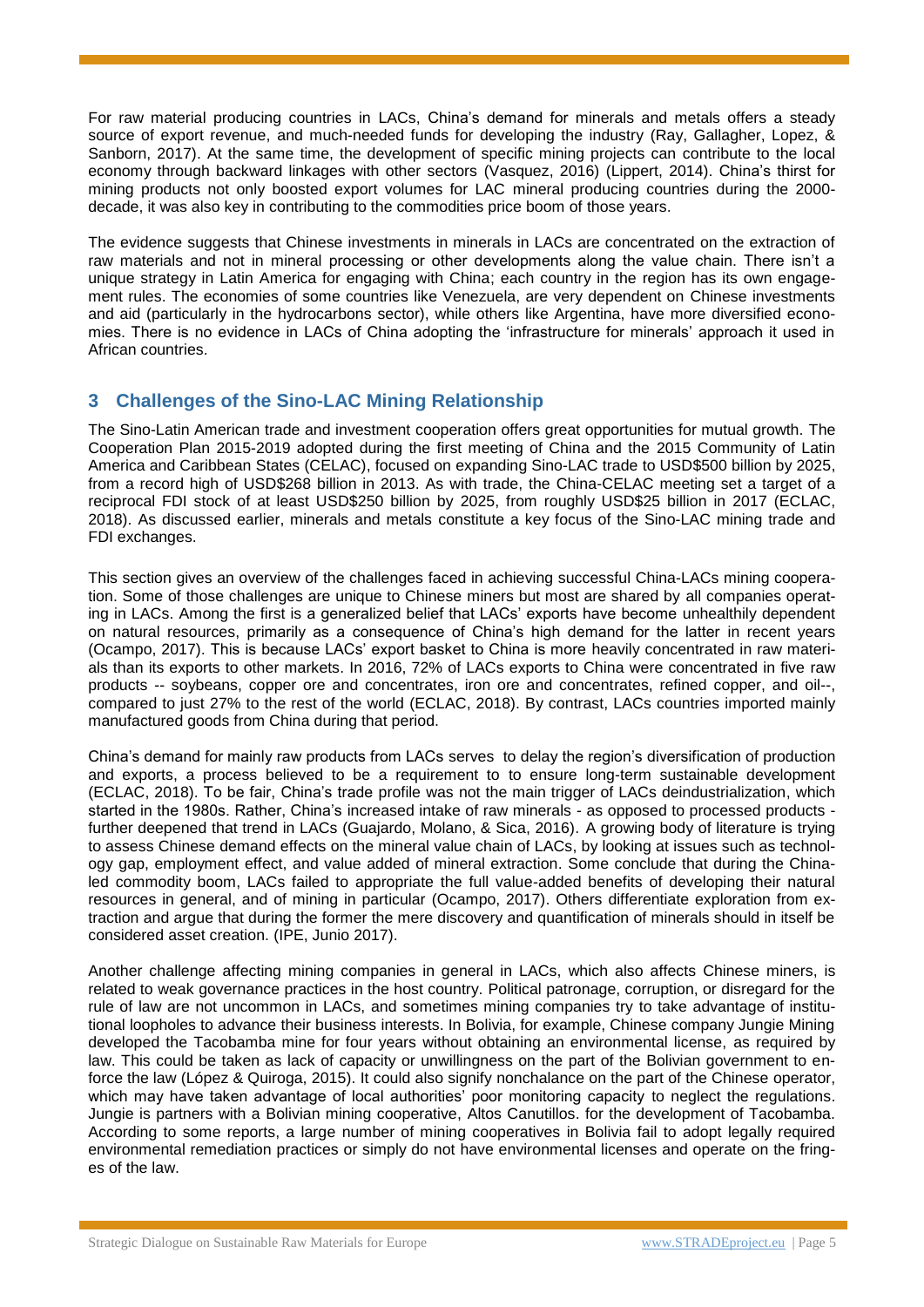Studies have found that Chinese companies have shown they are capable of high performance and social and environmental standards, but that when governance is poor, they typically do not try to set an example (Economy & Levi, 2014, pp. 191-193). Peru's adherence to the Extractive Industries Transparency Initiative (EITI) is a case in point. The EITI is a global standard for fighting corruption in the mining and hydrocarbons sectors through increased transparency and corporate reporting of payments. Mining companies operating in Peru have been gradually adhering to EITI requirements, including four Chinese miners: MMG, Chinalco, Minera Las Bambas, and Shougang (Ministerio de Energia y Minas, 2018). It was Peru's EITI membership that prompted Chinese miners there to incorporate the higher international standards supported by that membership, even in a country with a history of governance weakness.

Some scholars argue that the performance of Chinese investors in LACs is more influenced by the local political context than by their own corporate background (Vines, Wong, Weimer, & Campos, 2009). Mining projects in general can be directly affected by the political and economic agendas of the different actors that are present in the producing area (Bebbington, 2012).

This brings us to a third challenge for Chinese miners in LACs: they are not immune to the conflicts experienced by mining companies in general, often in relation to social or environmental issues. All Chinese mining projects listed on Table 1 experienced conflictive situations with local communities at some stage during their development. In some cases, projects come to a halt due to the intensity of the protests, as was the case with Bolivia's Sinosteel-operated El Mutún iron mine (Bolivia.com, 2009). In Peru, the industry is plagued with conflicts and Chinese companies operating there are not immune to them. For example, in February 2018, Peru registered a total of 124 socio-environmental conflicts, down from 144 registered in February, 2017. Of the total 124 socio-environmental conflicts, 65.3% (81 cases) were related to mining activities (Defensoría del Pueblo, February, 2018).

Shougang, Peru's largest operating Chinese mining company, has faced innumerable conflicts during its decades-long operation. Its dealings in Peru were branded opaque, suspected of corruption, and its labour, environmental, and safety performance classified as poor (Vicente, 2012) (Irwin & Gallagher, 2013). Shougang was fined successively for environmental non-compliance and had some of the worst labour conflicts, often ending up in strikes and work interruptions (ECLAC, 2010). A typical source of conflict among mining companies in general and Chinese miners in particular, is the relationship with local Indigenous communities. In recent years, LACs' large Indigenous population living in producing areas succeeded in consolidating key prerogatives, among them the right to be consulted prior to the development of projects that directly affect them. In practice, the consultation process is constantly challenged by governments and private sector actors, for fear it might delay mining investments, and this leads to conflicts (Sanborn, Hurtado, & Ramirez, 2016). Similarly, LACs sometimes adopt relatively lax social or environmental standards to facilitate much-needed investments, as was the case with Peru's decision to cut back its Environmental Ministry's oversight of the extractive sector (Ray, Gallagher, Lopez, & Sanborn, 2017).

There is not enough evidence for the moment, to determine the extent to which Chinese mining companies are affected by LACs' governance weaknesses or are part of the problem. As mentioned, there are also many examples of questionable behaviour in LACs by Western extractive industries, especially smaller ones whose performance is less scrutinized by shareholders than their larger peers (Vasquez, 2014). Ultimately, the responsibility lies with the host country to ensure respect for the rule of law and adherence to the highest standards. At the same time, a sustainable Sino-LAC mining cooperation could be of great benefit if China's mining companies operating in LACs upgraded their investment strategy, and their environmental and social performance, and became more transparent about their overseas operations (Gallagher & Ray, 2016).

In recent years, Chinese mining companies have gradually started to internalize the importance of ensuring good communications with local residents and more transparent operations, as a guarantee of smooth project development. This conforms with a growing tendency in the mining industry as a whole to see investing in sound community relations as a comparative advantage, and an important management skill to have to avoid unnecessary costs and delays (Humphreys, 2000). In recent years, the government of China incorporated voluntary environmental and social safeguards for its companies operating overseas, although in practice these are regarded as soft policies (Hogenboom, 2017) because of Beijing's limited ability for international monitoring and enforcement (Economy & Levi, 2014, pp. 100-116). For more details on China's recent developments in responsible mining see STRADE Policy Brief No 03/2018 [China's approach towards re](http://stradeproject.eu/fileadmin/user_upload/pdf/STRADE_PB_03_2018_China_responsible_sourcing.pdf)[sponsible sourcing.](http://stradeproject.eu/fileadmin/user_upload/pdf/STRADE_PB_03_2018_China_responsible_sourcing.pdf)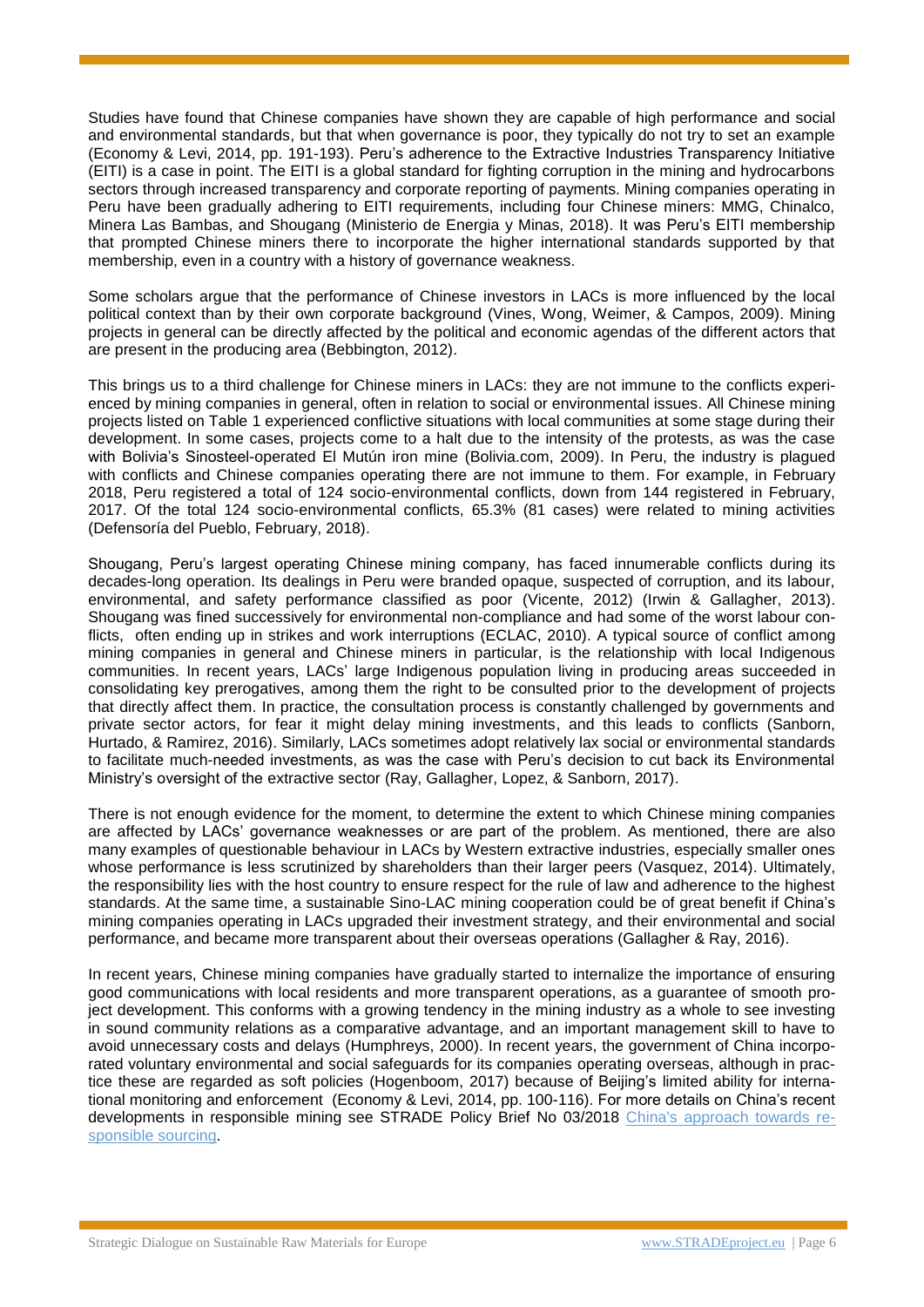The tendency towards improved standards is slowly permeating Chinese mining operations in LACs. A good example is Chinalco's Toromocho copper mine in Peru. The company took it upon itself to respond to unfulfilled commitments with the local population by the Peruvian government, the previous mine owner. Chinalco built a new town known as New Morococha and relocated Old Morococha residents to much improved living conditions. Even Shougang tried to solve old land disputes with the local population by giving a portion of its Marcona mine concession land to the local district for urban development (Diario Gestion, 2014).

The following sections will explore how increased mining cooperation could contribute to long term sustainable and responsible mining through, for example, ideas for addressing these challenges. Section 5 offers an overview of existing China-LACs mining cooperation platforms and Section 6 explores possible multilateral cooperation in the mining sector that include LACs, China and the EU.

## **4 China-LACs Regional Cooperation on Mining and Minerals**

In 2009, China launched its first China Policy Paper on Latin America and the Caribbean which, for the first time, established a framework for the development of trade, investment and cooperation with the region. In that paper, the Chinese government committed to supporting Chinese companies to invest in various economic sectors of LACs, including mineral resources. In 2014, mutual cooperation entered a new level of engagement, with frequent high-level meetings and political dialogues, and more emphasis on the development of trade and investments. A second China Policy Paper on Latin America and the Caribbean in 2016 emphasized the need to expand energy and resource cooperation throughout the production value chain.

Cooperation really gained momentum in early 2015, with the first ministerial meeting of the China- CELAC<sup>3</sup> (Community of Latin American and Caribbean States) Forum that was held in Beijing in January, 2015. The China-CELAC Forum – an annual gathering of high-level Chinese and Latin American officials -- is the most important mechanism for cooperation between China and LACs at a regional level. The establishment of the Forum was announced in the *Joint Statement on China-Latin America and the Caribbean Summit* released upon the meeting held in Brasilia on 17 July 2014.

At its first meeting, the Forum adopted the Beijing Declaration, a "Plan of Cooperation between China and the Latin American and Caribbean Countries (2015-2019)", which identified key areas of cooperation, and the "Institutional Arrangements and Operating Rules of the CELAC–China Forum", targeted at building a common framework for dialogue and cooperation. The Plan includes a section on cooperation on energy and natural resources which anticipates the possibility of establishing a specific China-LAC Energy and Mineral Resources Forum in the future. It also foresees enhanced collaboration in areas that include "technological research and development, and sustainable use of natural resources, based on equality, overall reciprocity and mutual benefit, with close observance of applicable laws, regulations and best international practices, while respecting the full sovereignty over their natural resources", and promoting the industrialization of value-added goods in CELACs.

The latest meeting of the China-CELAC Forum, which brought together the Ministries of Foreign Affairs and took place in Santiago de Chile in January 2018, reaffirmed commitments for closer cooperation and mutual opportunities for further engagement around the Belt and Road Initiative. The document '*China Policy towards Latin America and the Caribbean*' (2016) envisages expanding cooperation in the field of energy and resources "based on the principle of win-win cooperation and sustainable development" both upstream and downstream to support industries such as smelting, processing, logistics and trade to add value to these products. It also expressly states that China is willing to explore with countries in the region the possibility of establishing mechanisms for the long-term supply of energy and resources and the use of local currency to mitigate external economic and financial risks. Countries have also entered into framework agreements on economic and investment cooperation with China, e.g. Chile, Peru and Costa Rica (PB 05/2018; García Herrero et al, 2018).

Additional cooperation mechanisms between China and LACs include bilateral free trade agreements (FTAs) with specific countries, alliances with regional trade blocs, and Strategic Partnerships (SPs). Among the first, China has signed three bilateral FTAs with LACs: with Chile, Peru, and Costa Rica. Regionally, LACs have

 $\overline{a}$ 

 $3$  The Community of Latin American and Caribbean States (CELAC) is a regional organization of 33 member states founded in 2010 to strengthen the political, social, and cultural integration of the region, and for stimulating its economic growth. (See PB 05/2018)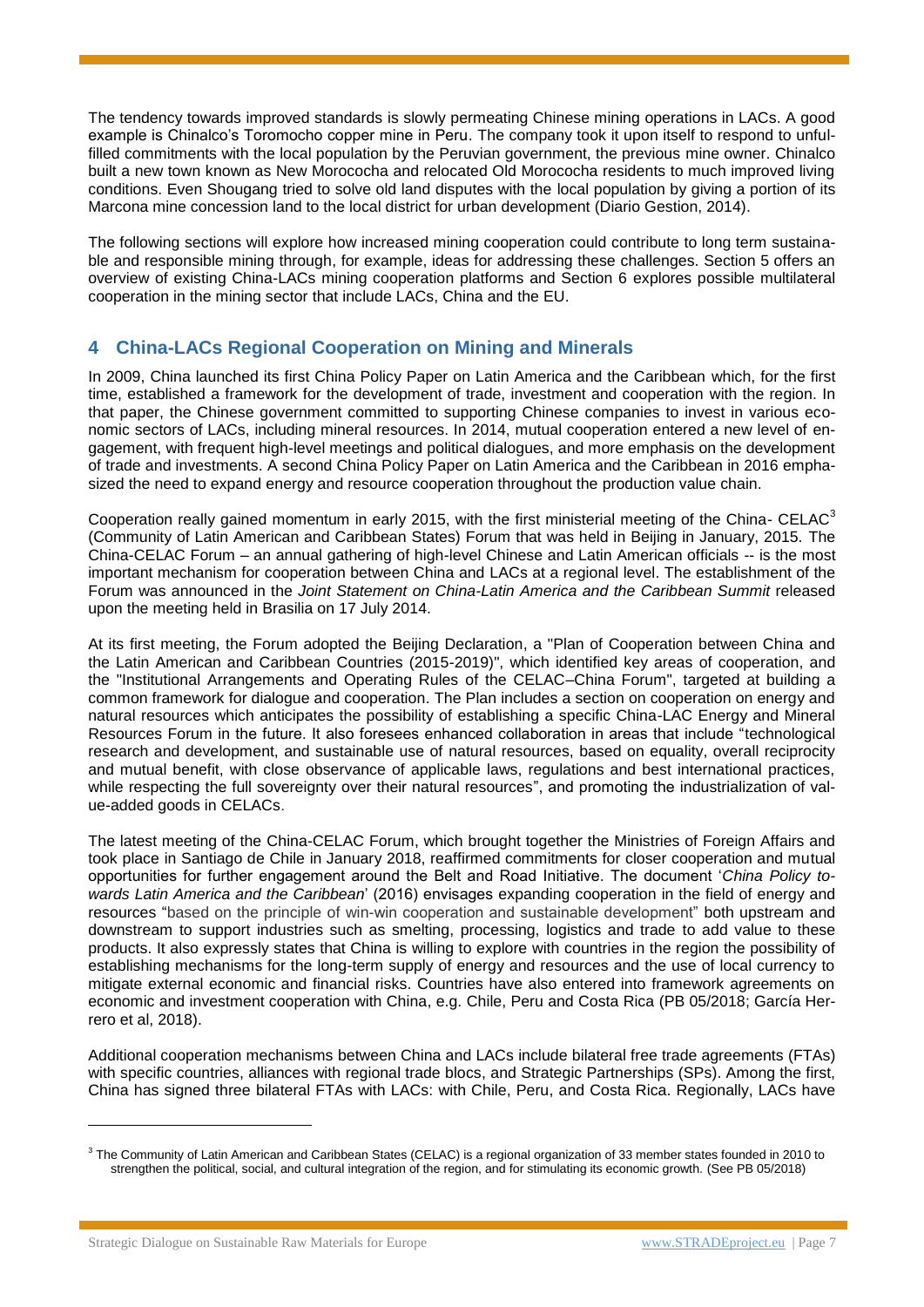attempted to create regional alliances on many occasions throughout history. The latest such regional effort is the Pacific Alliance (PA) between Peru, Chile, Colombia, and Mexico. Since its creation in 2012, the PA has promoted the free movement of goods and capital between its member countries. More recently, the PA started to promote investments from outside the region, particularly with China and Asia Pacific countries in general. However, besides high-level meetings between China and PA members and declarations of intentions, trade and FDI with PA member countries have not increased significantly compared to countries outside of the group. Some scholars believe that the PA is neither politically nor economically strategic for China (Creutzfeldt, July 2018).

Another regional platform for cooperation is the Asia-Pacific Economic Cooperation Forum (APEC in Spanish), of which Peru, Chile, and also China are member countries. APEC was created in 1989 to promote trade, cooperation, regional economic development, and ultimately an economic community among 21 economies. Other members include Australia, Canada, Hong Kong, Indonesia, Japan, Korea, Malaysia, Mexico, New Zeeland, Papua New Guinea, Philippines, Russia, Singapore, Thailand, US, and Vietnam. APEC hosts annual meetings of member countries' ministers responsible for mining, and it also has a Mining Task Force that meets every year.

A third mechanism for cooperation between China and LACs has been through the creation of Strategic Partnerships (SPs). China's SPs are rather imprecise. Some scholars understand them as long-term commitments to bilateral relations, meaning that those bilateral obligations are not threatened by occasional tensions between partners (Medeiros, 2009). China has signed SPs with eight LACs, including Brazil (1993), Venezuela (2001), Mexico (2003), Argentina (2004), Peru (2008), Chile (2012), Costa Rica (2015), and Ecuador (2015) (Xu Yanran, 2017).

#### 5 **Implications of China-LACs cooperation for the EU**

The considerable effort that is going into the development of China-LACs cooperation with respect to mining raises the question as to whether there are any lessons here for the EU, or indeed whether it poses any threats.

Although China and the EU are large mineral consuming and importing regions, their objective circumstances with regards to mineral supply from LACs are markedly different. For one thing, China's demand for mineral materials such as iron ore and copper have been growing fast in recent years while the EU's has not. Second, China has many more mining companies seeking out opportunities for, and actively engaging in, developing mineral resources in the LACs than does the EU. Accordingly, both China and the governments of LACs have stronger motives than does the EU for seeking to promote cooperation in the sector and for establishing processes and protocols for the mutually beneficial development of the sector.

That said, the EU, as a major participant in the global mineral sector, retains a strong vested interest in the healthy and balanced development of the resources of LACs and might have something to learn from the proactive stance China has adopted with respect to its engagement with LACs in the sector. For example, it could use the EU-CELAC ministerial meetings to open up a focused dialogue on the development of the natural resources sector in LACs in a manner similar to that which has been done by China (see Section 4 above).

At the same time, the EU needs to be alert to the consequences of deepening China-LAC cooperation for its own supply position and corporate relationships. Historically, LACs have been an important supplier of raw materials to smelters, refineries and manufacturing plants in the EU. For reasons related to geography and to transport costs, Brazil was traditionally the primary supplier of iron ore to Europe whilst Australia was the primary supplier to the Asian market. Over time this has changed and Brazil's primary export market is now China.

In itself this need not be a problem. China's promotion of mining investment in the LACs should in principle boost the global supply of mineral products and work to the benefit of all mineral consuming regions. However, there is the possibility that China could use its strong position in LAC markets and its cooperative relations with governments in the region to tie up exclusive supply arrangements - either through long term contracts or through the use of fully integrated (mine to metal) supply chains - with LAC suppliers which exclude EU businesses or reduce the market supply available to them. This could prove problematic. There is, of course, also the more positive possibility that the increasing dependence of LACs on China for its export of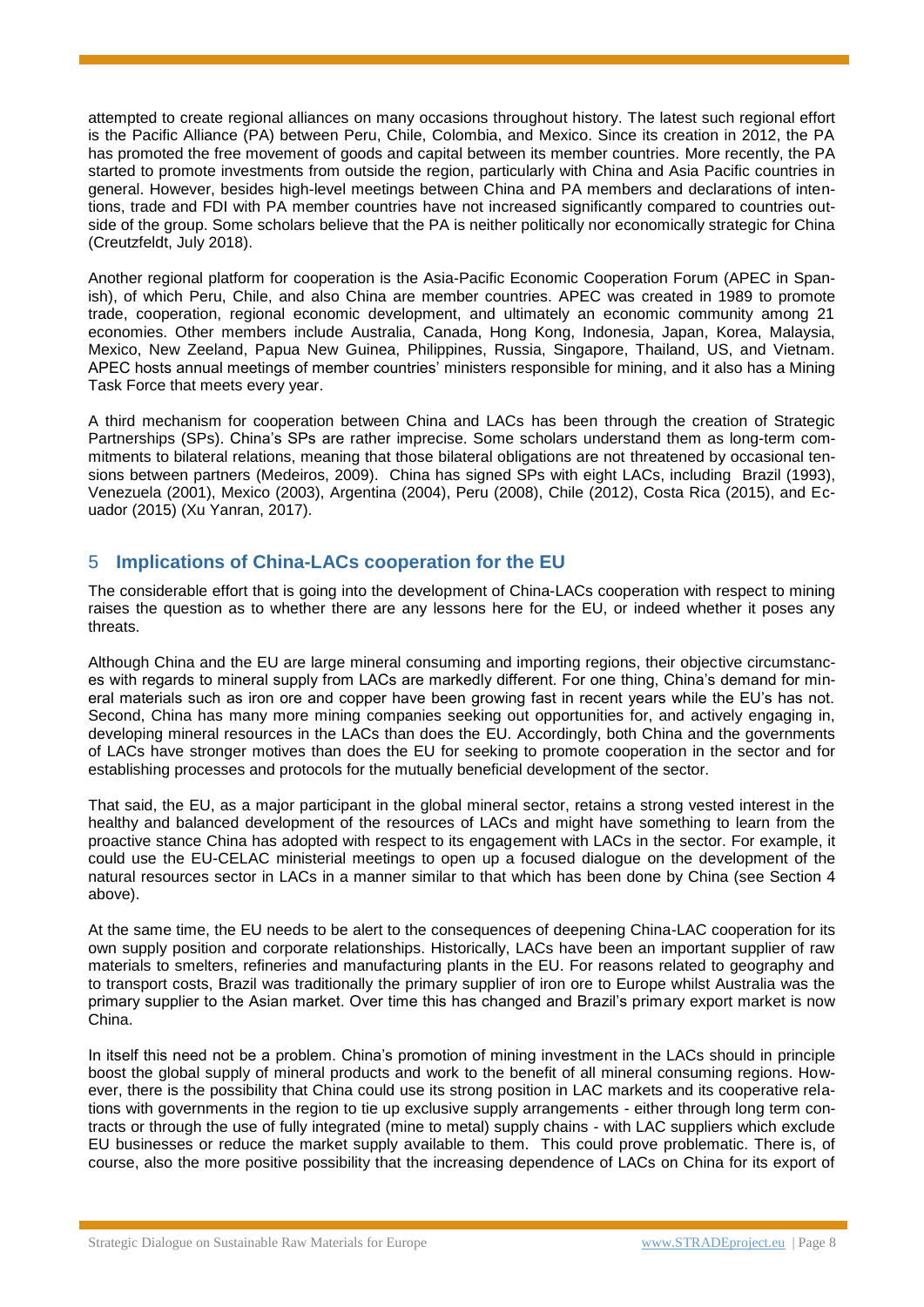mined products will make the region more eager to strike and build cooperative agreements with other regions, including the EU, to serve as a counterweight to China.

## **6 Options for multilateral cooperation**

The EU and China share common interests in access to resources and in the free flow of goods and investments and have, in varying degrees, started processes to incentivise responsible sourcing. LACs, in turn, are generally interested in transforming mineral wealth into sustainable outcomes. This entails overcoming major challenges to strengthening governance, including the enforcement of optimal operational standards, and adding value from minerals extraction. Multilateral cooperation to achieve common objectives embedded in dialogue processes are the thrust of STRADE's recommendations for EU engagement with partner countries and appears as the sensible way forward to channel collective action.

Multilateral cooperation could enhance sustainable mining in LACs in a more subtle way. In Africa, the historical legacy of the colonial-era European engagement necessarily informs today's EU-Africa relations (see Policy Brief No 04/2018 Africa & the European Union - [Renewing Sustainable Partnerships in](http://stradeproject.eu/fileadmin/user_upload/pdf/STRADE_PB_04_2018__Africa___EU_partnership.pdf) the Extrac[tives Sector\)](http://stradeproject.eu/fileadmin/user_upload/pdf/STRADE_PB_04_2018__Africa___EU_partnership.pdf). Similarly, LACs' past exchanges with the US, in particular that country's interventionist policies of the 1960s and 1970s, weigh in the region's decision-making today. As China grows as a global power and its mining -- and other -- interests expand in Latin America, it is only reasonable to expect parallels to be drawn with the region's past hegemonic disputes with the US. This is in spite of the fact that China increasingly shows a commitment to playing by the international rules of the game in order to avoid possible charges of colonialism and interference (Haass, 2017). The EU's historical experience in Africa and LACs' history of exchanges with the US could perhaps explore common ground in allowing history to contribute positively to responsible and long term sustainable mining in LACs.

Multilateral cooperation involving LACs, the EU and China among others could aim at jointly developing an international non-binding standard for responsible mining. This could serve as a reference document for bilateral trade and cooperation agreements and as an initial benchmark of performance of mining companies and others along the value chain.<sup>4</sup> For LACs, as for other mineral-exporting regions, it would be crucial that this sets high standards that do not detract, but support, efforts to improve performance. The process of standard-setting, as a foundation for long-term international cooperation, could be steered by existing units in United Nations (e.g. UNEP) or by the Intergovernmental Forum for Mining, Minerals and Sustainable Development (IGF), and involve a wide range of partners.

Multilateral cooperation could also build around value-chains for specific minerals, such as lithium, with the objective of mobilising and sharing knowledge on data and knowledge information systems for mining, trade and related environmental and socio-economic issues, and establishing guidance for 'best available techniques', thus providing an avenue for effectively internalising natural capital value (Policy Brief No 05/2018 [Latin America's Policy Priorities on Mining and Sustainable Development, and Opportunities for EU Coop](http://stradeproject.eu/fileadmin/user_upload/pdf/STRADE_PB_LATAM_policy.pdf)[eration](http://stradeproject.eu/fileadmin/user_upload/pdf/STRADE_PB_LATAM_policy.pdf) and Policy Brief No 06/2018 [Social, economic and environmental challenges in primary lithium and](http://stradeproject.eu/fileadmin/user_upload/pdf/STRADE_PB_Li_Co_EMobility.pdf)  [cobalt sourcing for the rapidly increasing electric mobility sector\)](http://stradeproject.eu/fileadmin/user_upload/pdf/STRADE_PB_Li_Co_EMobility.pdf). Alliances around lithium, copper or tin could additionally serve as hubs to facilitate responsible business and transnational partnerships between firms and foster synergies to promote joint research for technological innovation to provide solutions to methods of extraction minimizing impact on the environment, particularly on water quality, and engage national research councils (see Policy Brief No 05/2018 [Latin America's Policy Priorities on Mining and Sus](http://stradeproject.eu/fileadmin/user_upload/pdf/STRADE_PB_LATAM_policy.pdf)[tainable Development, and Opportunities for EU Cooperation\)](http://stradeproject.eu/fileadmin/user_upload/pdf/STRADE_PB_LATAM_policy.pdf). Depending on the mineral, international metal study groups and the ICA (International Copper Association) could have a role in steering these processes.

Last, multilateral cooperation could also aim at mobilising knowledge and resources to find solutions to intractable problems in the sector, which are global in character and are in dire need of global collective action (see further Policy Brief No 07/2017 [Platforms for strategic dialogue: a possible way forward\)](http://stradeproject.eu/fileadmin/user_upload/pdf/STRADE_PB07_D4-21_IRGA_Jul2017_FINAL.pdf). Again, the process should eventually be steered by an inter-governmental organisation such as a unit of United Nations, or otherwise the IGF.

 $\overline{a}$ 

<sup>4</sup> [Socio-economic and environmental challenges in EU mineral supply: Status quo and fields of EU action. Synthesis from the STRADE](http://www.stradeproject.eu/fileadmin/user_upload/pdf/STRADE__synthesis_env_social_challenges.pdf)  [project, Schueler, Doris et al, October 2018](http://www.stradeproject.eu/fileadmin/user_upload/pdf/STRADE__synthesis_env_social_challenges.pdf)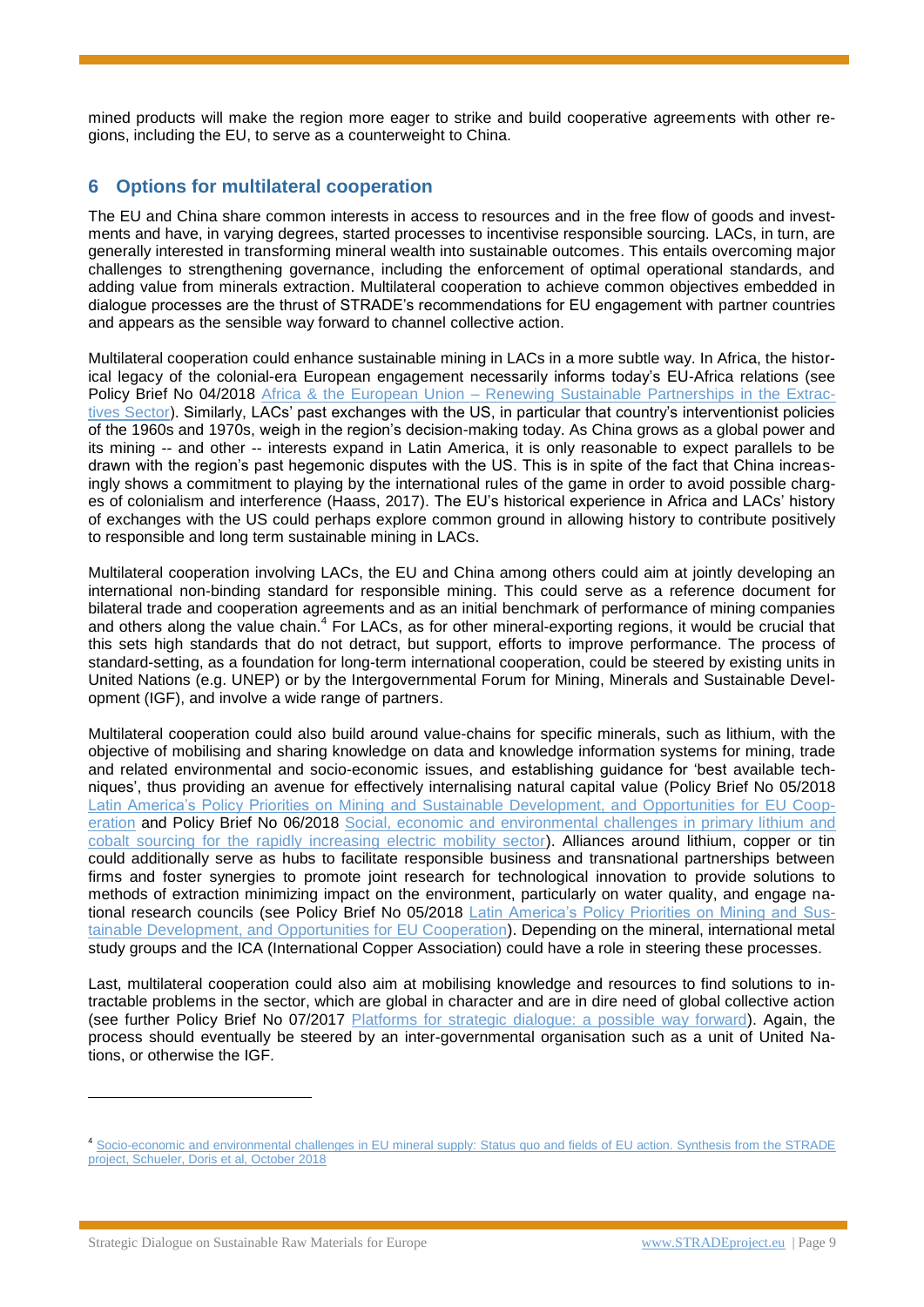#### **7 Summary**

China's domestic shortage of certain minerals is a perfect match for Latin America's large mineral wealth, particularly among South American countries. China is already the main importer of Chile's and Peru's copper and of Peru's and Brazil's iron ore output. Chinese companies are the main iron ore investors in Peru and are strong in that country's and Chile's copper industry. More recently, Chinese miners bought lithium assets in Chile and Argentina, and also entered the niobium and phosphates businesses in Brazil.

The Sino-LAC mining relationship is expected to continue to expand in coming years. The latest meeting of China with the Community of Latin American and Caribbean States (CELAC) identified mining among the key areas for cooperation expansion. The mining sector will be key in shaping future trade and investment cooperation between China and Latin America. The China-CELAC Forum is the main platform for discussing mining cooperation between China and Latin America.

This Brief discussed some of the challenges surrounding the China-LACs mining engagement. Among them is a generalized worry that China's high demand for raw materials is delaying the diversification of LACs' production and exports, a key condition to ensuring long-term sustainable development. Also challenging for the growing Sino-LAC relationship is the poor governance that generally characterizes the region. Chinese miners seem to perform better in countries that require high governance standards and have the capacity to enforce them. Lastly, the large number of conflicts related to mining operations in Latin America also affect Chinese companies operating there.

The Brief suggests that increased cooperation could contribute to long term sustainable and responsible mining. Section four gives a summary of Sino-LACs cooperation initiatives while section five explores implications of increasing Sino-LACs engagement for the EU (and lessons to be learnt from it). Finally, section six explores avenues for multilateral cooperation involving the LACs and the EU and China among others. Options could include jointly developing an international non-binding standard for responsible mining, collaboration around value chains for specific minerals, and knowledge-sharing and research to find solutions to persistent problems in the sector.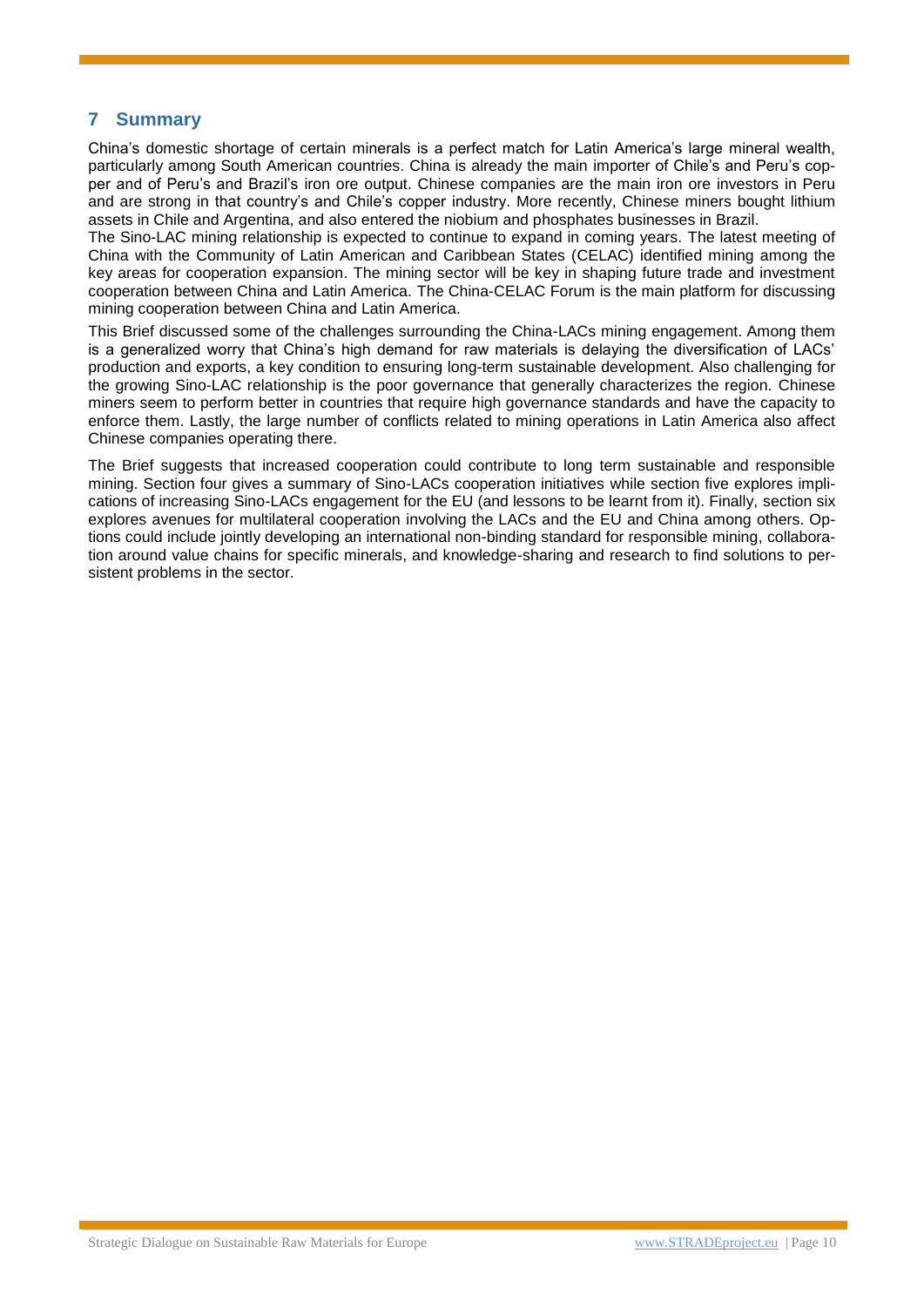#### **Bibliography**

- André, R., Berger, R., Escarfuller, W., Hayman, M., Ramirez, C., Sabatini, C., & Tummino, A. (2014, February 20). *Las Mejores (y peores) Practicas para la Extraccion de Recursos Naturales en América Latina. Tres países, 12 casos de estudio.* Retrieved August 2018, from Americas Quarterly: https://www.as-coa.org/articles/las-mejores-y-peores-prácticas-para-la-extracción-derecursos-naturales-en-américa-latina
- Aquino, M., & Velez, P. (2009, November 2). *Two die in attack on Chinese mine in Peru.* Retrieved August 2018, from Reuters: reuters.com/article/idUSN02440594
- Atlas of Economic Complexity. Center for International Development at Harvard University. Retrieved November 2018, from [http://www.atlas.cid.harvard.edu](http://www.atlas.cid.harvard.edu/)
- Avendaño, R., Melguizo, A., & Miner, S. (2017). *Chinese FDI in Latin America: New Trends with Global Implications.* Washington, DC: The Atlantic Council. OECD Development Center.
- Bastida, A. E. (July 2018). Policy Brief No 05/2018 [Latin America's Policy Priorities on Mining and Sustainable Development, and Op](http://stradeproject.eu/fileadmin/user_upload/pdf/STRADE_PB_LATAM_policy.pdf)[portunities for EU Cooperation.](http://stradeproject.eu/fileadmin/user_upload/pdf/STRADE_PB_LATAM_policy.pdf) STRADE.
- Bebbington, A. (2012). Social Conflict and Emergent Institutions. Hypothesis from Piura, Peru. In A. E. Bebbington, *Social Conflict, Economic Development, and Extractive Industry. Evidence from South America* (pp. 67-88). London-New York: Routledge, Taylor and Francis.
- Beech, H. (2018, August 20). We Cannot Afford This': Malaysia Pushes Back Against China's Vision. *The New York Times*.
- Bolivia.com. (2009, March 5). *Un conflicto de tierras, frena el proyecto siderúrgico del Mutún.* Retrieved from Bolivia.com: https://www.bolivia.com/noticias/autonoticias/detallenoticia40264.asp
- Brautigam, D. (2011). Chinese Development Aid in Africa. In J. Golley, & D. S. (eds), *Rising China: Global Challenges and Opportunities* (pp. 203-222). Canberra: Australian National University Press.
- Brautigam, D., & Hwang, J. (2016). *Eastern Promises, New Data on Chinese Loans in Africa, 2000 to 2014.* SAIS China-Africa Research Initiative. Washington, DC: Johns Hopkins University.
- Cambero, F., & Sherwood, D. (2018, January 22). *China invites Latin America to take part in One Belt, One Road.* Retrieved August 2018, from Reuters: [https://www.reuters.com/article/us-chile-china/china-invites-latin-america-to-take-part-in-one-belt-one](https://www.reuters.com/article/us-chile-china/china-invites-latin-america-to-take-part-in-one-belt-one-road-idUSKBN1FB2CN)[road-idUSKBN1FB2CN](https://www.reuters.com/article/us-chile-china/china-invites-latin-america-to-take-part-in-one-belt-one-road-idUSKBN1FB2CN)
- Carstens, J., Lozano, V., Runge, J. and Nguepjouo, D. (October 2017). Policy Brief No 08/2017 [Aligning EU cooperation with resource](http://stradeproject.eu/fileadmin/user_upload/pdf/WP3_3_1-Policy-Brief-D-3-7_08-2017_v03_final_20170925.pdf)rich developing and emerging countries' needs – [key elements for creating win-win partnerships and a strategy for sustainable](http://stradeproject.eu/fileadmin/user_upload/pdf/WP3_3_1-Policy-Brief-D-3-7_08-2017_v03_final_20170925.pdf)  [mineral supply.](http://stradeproject.eu/fileadmin/user_upload/pdf/WP3_3_1-Policy-Brief-D-3-7_08-2017_v03_final_20170925.pdf) STRADE.
- Casanova, C., Xia, L., Ferreira, R (August 2015). Measuring Latin America's Export dependency on China. BBVA Research. Working Paper No.15/26. Hong Kong.
- CNOOC. (2005). *Social Responsibility.* Retrieved March 2018, from CNOOC Limited:<http://www.cnoocltd.com/csr/en/index.html>
- CNPC. (2018). *CNPC.* Retrieved from CSR Report: [http://www.cnpc.com.cn/en/cr2016/AnnualReport\\_list.shtml](http://www.cnpc.com.cn/en/cr2016/AnnualReport_list.shtml)
- Creutzfeldt. B. (July, 2018). *China's Engagement with Regional Actors: The Pacific Alliance.* Wilson Center. Latin American Program China Daily (July, 2014). *Chinalco to partly halt Peru copper project*. Available at: [http://usa.chinadaily.com.cn/epaper/2014-](http://usa.chinadaily.com.cn/epaper/2014-04/07/content_17412058.htm)  $.html.$
- China Department of Latin American and Caribbean Affairs Ministry of Foreign Affairs of China, Basic Information about China-CELAC Forum, April, 2016. Retrieved from [http://www.chinacelacforum.org/eng/ltjj\\_1/P020161207421177845816.pdf](http://www.chinacelacforum.org/eng/ltjj_1/P020161207421177845816.pdf)
- China CELAC Forum, Beijing Declaration, 23 January 2015. Retrieved from [http://www.chinacelacforum.org/eng/zywj\\_3/t1230938.htm](http://www.chinacelacforum.org/eng/zywj_3/t1230938.htm) China CELAC Forum, Cooperation Plan (2015-2019), 23 January 2015. Retrieved from
- [http://www.chinacelacforum.org/eng/zywj\\_3/t1230944.htm](http://www.chinacelacforum.org/eng/zywj_3/t1230944.htm) China CELAC, Documento sobre la Política de China Hacia América Latina y el Caribe [Document on Chinese Policy towards Latin America and the Caribbean], 25 November 2016. Available at: [<http://www.chinacelacforum.org/esp/zywj\\_4/t1418613.htm>](http://www.chinacelacforum.org/esp/zywj_4/t1418613.htm)
- Defensoría del Pueblo. (February, 2018). Reporte de Conflictos Sociales No.168, Adjuntía para la Prevensión de Conflictos Sociales y Gobernabilidad.
- Diario Gestión. (2014, 24 October). Shougang Hierro Peru cederá 82.04 hectáreas de su concesión para fines urbanos en Marcona. *Diario Gestión*.
- Dolega, P. and Schűler, D. (January 2018). Policy Brief No 03/2018 [China's approach towards responsible sourcing.](http://stradeproject.eu/fileadmin/user_upload/pdf/STRADE_PB_03_2018_China_responsible_sourcing.pdf) STRADE.
- Dollar, D. (January, 2017). *China's Investment in Latin America.* Brookings Institution, Geoeconomics and Global Issues. Washington, DC: Brookings Institution.
- Downs, E. (2014). *Investment Abroad. What ever became of China Inc.?* Gavekal Economics.
- ECLAC. (2010). *Foreign Direct Investment in Latin America and the Caribbean.* Santiago: Economic Commission for Latin America (ECLAC).
- ECLAC. (2016). *Foreign Direct Investment in LAC.* Santiago: Economic Comission for Latin America.
- ECLAC. (2018). *Exploring new forms of cooperation between China and Latin America and the Caribbean.* Economic Comission for Latin America and Caribbean. Santiago: UN ECLAC.
- Economy, E., & Levi, M. (2014). *By All Means Necessary: How China's Resource Quest is Changing the World.* Oxford: Oxford University Press.
- EIA. (2017, January 5). *Annual Energy Outlook Projections 2017, with projections to 2050.* Retrieved from US Energy Information Administration: [https://www.eia.gov/outlooks/aeo/pdf/0383\(2017\).pdf](https://www.eia.gov/outlooks/aeo/pdf/0383(2017).pdf)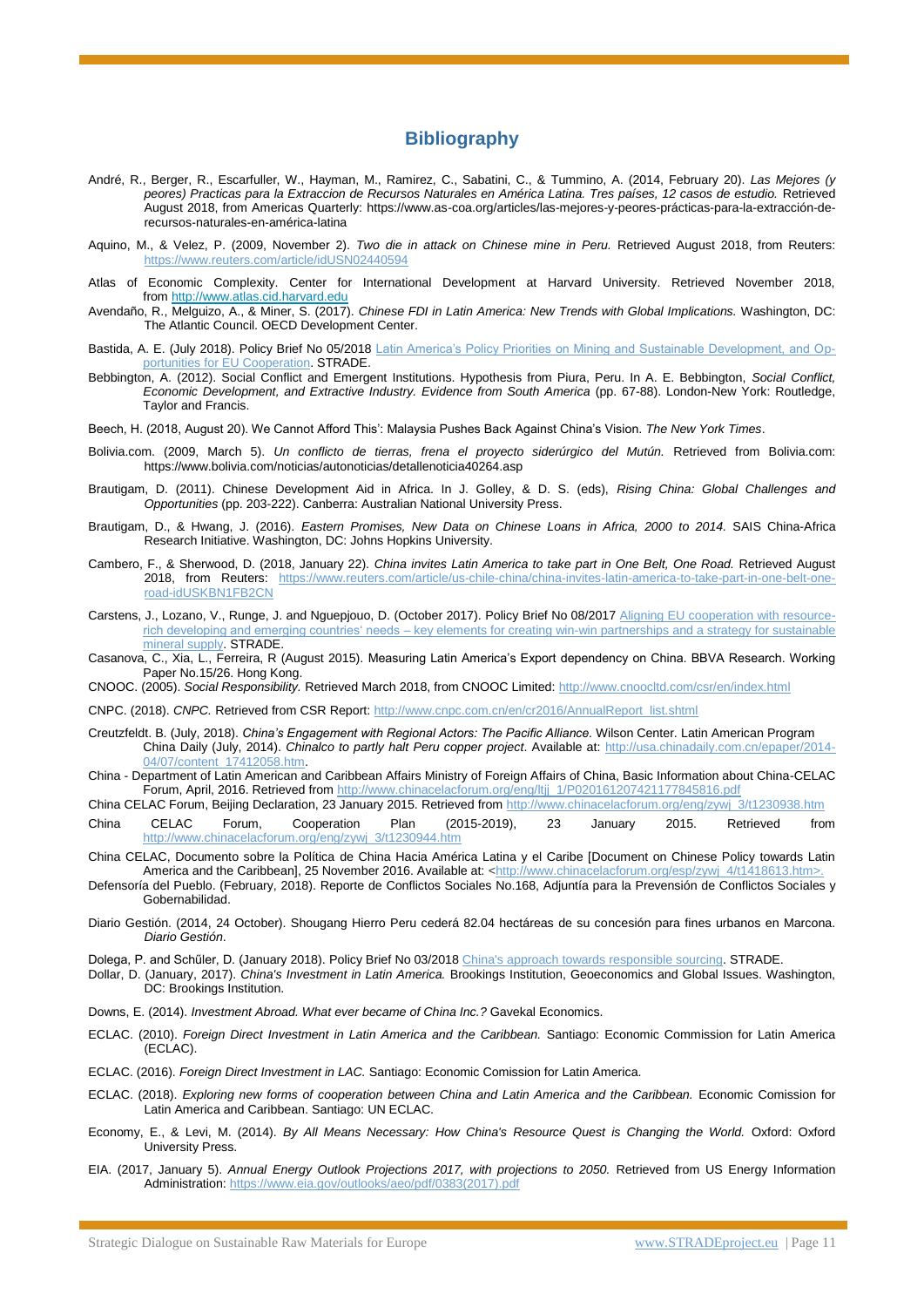- EITI. (2016, February). *Chinese Companies Reporting in EITI Countries Review of the Engagement of Chinese Firms in Countries Implementing the EITI.* Retrieved August 2018, from Extractives Industry Transparency Initiative: [https://eiti.org/document/eiti](https://eiti.org/document/eiti-brief-chinese-companies-reporting-in-eiti-implementing-countries#DownloadPDF)[brief-chinese-companies-reporting-in-eiti-implementing-countries#DownloadPDF](https://eiti.org/document/eiti-brief-chinese-companies-reporting-in-eiti-implementing-countries#DownloadPDF)
- Ellis, R. E. (2009). *China in Latin America. The Whats & Wherefores.* Boulder: Lynne Rienner.
- Ellis, R. E. (2014). A Hard Look at China's Soft Power in Latin America. In A. Scobell, & E. Marylena Mantas, *China's Great Leap Outward: Hard and Soft Dimensions of a Rising Power* (pp. 175-194). New York: New York Academy of Political Science.
- Farooki, M., Cramphorn, L., & Malden, A. (June 2016). Policy Brief No 01/2016. European Union's Approach to Raw Materials [Engagements: A Review of Engagements with Third Countries](http://stradeproject.eu/fileadmin/user_upload/pdf/PolicyBrief_01-2016_May2016_FINAL.pdf)*.* STRADE.
- Farooki, M. and Jourdan, P. (March 2018). Policy Brief No 04/2018 Africa & the European Union Renewing Sustainable Partnerships [in the Extractives Sector.](http://stradeproject.eu/fileadmin/user_upload/pdf/STRADE_PB_04_2018__Africa___EU_partnership.pdf) STRADE.
- Gallagher, K. P. (2016). *The China Triangle: Latin America's China Boom and the Fate of the Washington Consensus.* New York: Oxforg University Press. .
- Gallagher, K. P., & Ray, R. (2016). Latin America's China Decade: Managing Bnefits and Risks. In R. Roett, & G. P. (Eds.), *Lain America and the Asian Giants. Evolving Ties with China and India* (p. 57). Washington, DC: Brookings Institution.
- García Herrero, Alicia; Marbach, Thibault and Xu, Jianwei, European and Chinese Trade Competition in Third Markets: The Case of Latin America, Bruegel Working Paper, Issue 06, 7 June 2018. Retrieved from [http://bruegel.org/wp](http://bruegel.org/wp-content/uploads/2018/06/WP-2018-06_-060618.pdf)[content/uploads/2018/06/WP-2018-06\\_-060618.pdf](http://bruegel.org/wp-content/uploads/2018/06/WP-2018-06_-060618.pdf)
- Gervasoni, C. (2010). A Rentier Theory of Subnational Regimes: Fiscal Federalism, Democracy, and Authoritarism in the Argentina Provinces. *World Politics, 62*, 302-340.
- Giraudy., A. (2010). The Politics of Subnational Undemocratic Regime Reproduction in Argentina and Mexico. *Journal of Politics in Latin America, 2*(2), 53-84.
- GIZ. (n.d.). *Chile.* Retrieved August 2018, from GIZ[: https://www.giz.de/en/worldwide/388.html](https://www.giz.de/en/worldwide/388.html)
- Gonzalez Vicente, R. (2013). Development Dynamics of Chinese Resource-Based Investment in Peru and Ecuador. *Latin American Politics and Society, 55*(1), 46-72.
- Government Offices of Sweden. (2016, May). *Joint statement on the occasion of the State Visit by President Michelle Bachelet to Sweden, 10-12 May 2016.* Retrieved August 2018, from [https://www.regeringen.se/uttalanden/2016/05/joint-statement-on](https://www.regeringen.se/uttalanden/2016/05/joint-statement-on-the-occasion-of-the-state-visit-by-president-michelle-bachelet-to-sweden-10-12-may-2016/)[the-occasion-of-the-state-visit-by-president-michelle-bachelet-to-sweden-10-12-may-2016/](https://www.regeringen.se/uttalanden/2016/05/joint-statement-on-the-occasion-of-the-state-visit-by-president-michelle-bachelet-to-sweden-10-12-may-2016/)
- Grimm, S. (August, 2011). *Transparency of Chinese Aid An analysis of the published information on Chinese external financial flows.* Stellenbosch: Publish What you Fund. Center for Chinese Studies. Stellenbosch University.
- Guajardo, o., Molano, M., & Sica, D. (2016). *Industrial Development in Latin America. What is China's Role?* Washington, DC: The Atlantic Council .
- Haass, R. (2017). *A World in Disarray. American Foreign Policy and the Crisisw of the Old Order.* New York: Penguin.
- Hausman, R., Hidalgo, C., Bustos, S., Coscia, M., Simoes, A., & Yildirim, M. A. (2013). *Atlas of Economic Complexity, Mapping Paths to Prosperity*. Retrieved from Center for International Development at Harvard University[: http://atlas.cid.harvard.edu](http://atlas.cid.harvard.edu/)
- Hogenboom, B. (2017). Chinese Influences and the Governmance of OIl in Latin America the Cases of Venezuela, Brazil and Ecuador. In M. P. Amineh, & Y. Guang, *Geopolitical Economy of Energy and the Environment. China and the European Union* (pp. 172-211). Boston: Leiden.
- Humphreys, D. (2000). A Business Perspective on Community Relations in Mining. *Resources Policy, 26*, 127-131.
- Humphreys, D., Bastida, A. E. and Hermann, A. (July 2017), Policy Brief No 07/2017 Platforms for strategic dialogue: a possible way [forward,](http://stradeproject.eu/fileadmin/user_upload/pdf/STRADE_PB07_D4-21_IRGA_Jul2017_FINAL.pdf) STRADE.
- Hwang, J. (2017, September 27). *Guest Post: Stretching the Data.* Retrieved from The China-Africa Research Initiative Blog: [http://www.chinaafricarealstory.com/2017/09/stretching-data\\_27.html](http://www.chinaafricarealstory.com/2017/09/stretching-data_27.html)
- IPE. (2018, April 19). *Aporte de la Minería al PBI.* Retrieved August 2018, from Instituto Peruano de Economía: <http://www.ipe.org.pe/portal/aporte-de-la-mineria-al-pbi/>
- IPE. (Junio 2017). *El Valor Agregado de la Minería en el Perú.* Surquillo: Instituto Peruano de Economía.
- Irwin, A., & Gallagher, K. P. (2013). Chinese Mining in Latin America: A Comparative Perspective. *The Journal of Environment Development, 22*, 207.
- Jordan, P., & Farías, M. (2008, September 23). *Chile Codelco suspends Minmetals Gaby stake option.* Retrieved from Reuters: [https://www.reuters.com/article/codelco-minmetals-gaby/update-3-chile-codelco-suspends-minmetals-gaby-stake-option](https://www.reuters.com/article/codelco-minmetals-gaby/update-3-chile-codelco-suspends-minmetals-gaby-stake-option-idUSN2338712620080923)[idUSN2338712620080923](https://www.reuters.com/article/codelco-minmetals-gaby/update-3-chile-codelco-suspends-minmetals-gaby-stake-option-idUSN2338712620080923)
- Kotschwar, B., Moran, T. H., & Muir, J. (2012). *Chinese Investment in Latin American Resources: The Good, the Bad, and the Ugly.* Washington, DC: Peterson Institute for International Economics.
- Lippert, A. (2014). Spill-Overs of a Resource Boom: Evidence from Zambian Copper Mines. *OxCarre Working Papers 131*.
- Ludueña, M. P. (2017). *Chinese Investments in Latin America. Opportunities for growth and diversification.* Ecomonic Commission for Latin America and the Caribbean (ECLAC). Santiago: ECLAC.
- López, A. S., & Quiroga, A. R. (2015). *An Assessment of the Environmental and Social Impacts of Chinese Trade and FDI in Bolivia.* Boston University, Global Economic Governance Initiative. Boston University-Global Development and Environmental Institute.
- Manhart, A., Gsell, M., Hay, D. and Schuler, D., (February 2017), Policy Brief No 01/2017, [Minerals and metals from non-EU countries –](http://stradeproject.eu/fileadmin/user_upload/pdf/PolicyBrief_01-2017_Feb2017_FINAL.pdf) [Europe's role and responsibility](http://stradeproject.eu/fileadmin/user_upload/pdf/PolicyBrief_01-2017_Feb2017_FINAL.pdf) *for positive change in industry supply chains.* STRADE.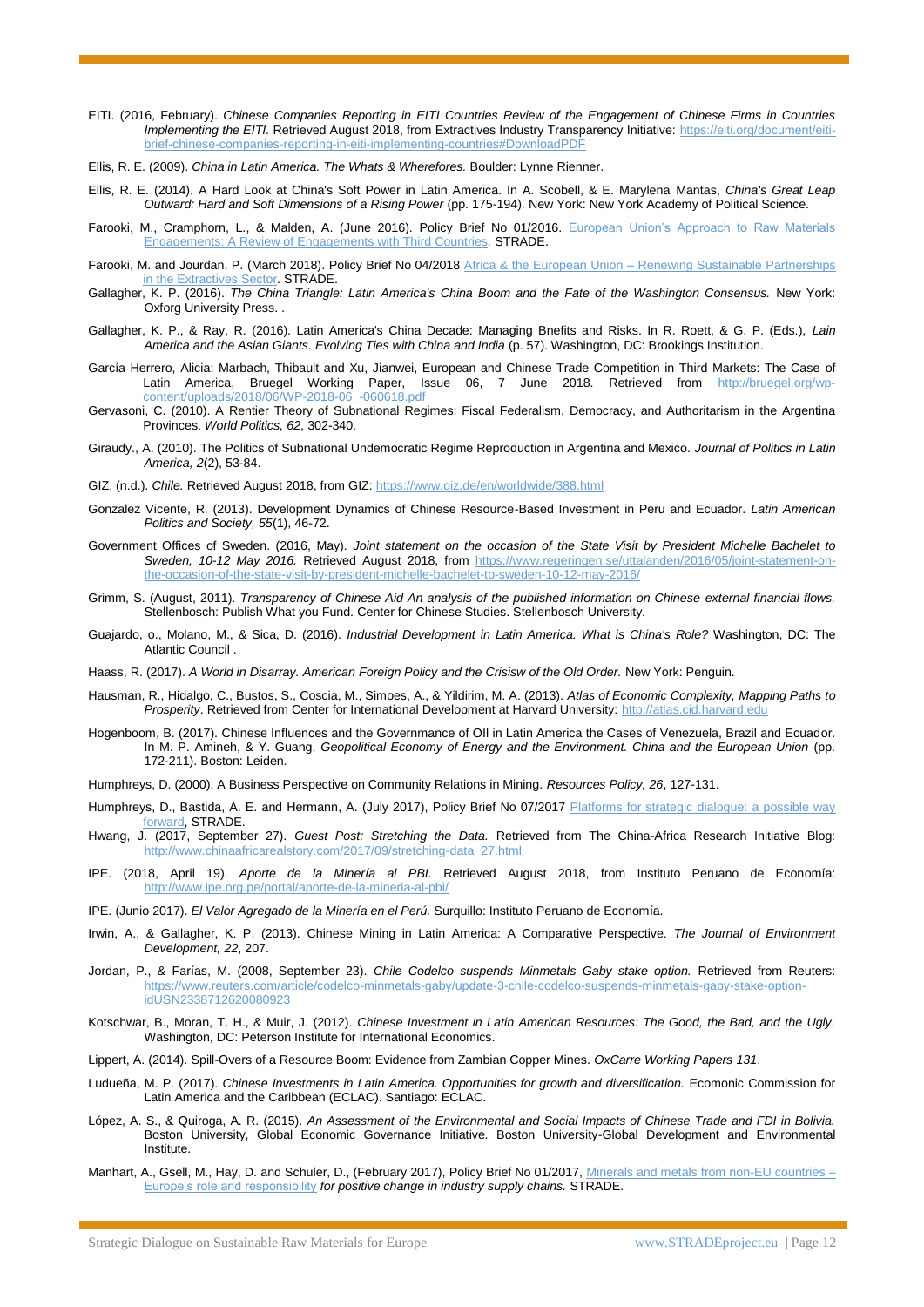- MDNP. (2018). *EU-Latin America Mineral Development Platform.* Retrieved from [https://www.mineralplatform.eu/about/the](https://www.mineralplatform.eu/about/the-platform/background)[platform/background](https://www.mineralplatform.eu/about/the-platform/background)
- Medeiros, E.S. (2009). *China's International Behaviour: Activism, Opportunism, and Diversification*. Santa Monica. Rand Corporation. 82. Available at: [https://www.rand.org/content/dam/rand/pubs/monographs/2009/RAND\\_MG850.pdf.](https://www.rand.org/content/dam/rand/pubs/monographs/2009/RAND_MG850.pdf) MEM. (2018). *Peru. Anuario Minero 2017.* Lima: Ministerio de Energia y Minas.
- MEM. (2018, March). *Peru: Cartera de Proyectos de Construccion de Mina. 2018. Edicion 01.* Retrieved from Ministerio de Energia y Minas[: http://mineria.minem.gob.pe/proyectos\\_mineros/proyectos-de-construccion-de-mina/](http://mineria.minem.gob.pe/proyectos_mineros/proyectos-de-construccion-de-mina/)
- Metal Bulletin. (2018, May 29). *Brazilian steel industry continues to face production, logistics problems due to truckers' strike .* Retrieved from MetalBulletin: [https://www.metalbulletin.com/Article/3809878/Brazilian-steel-industry-continues-to-face-production](https://www.metalbulletin.com/Article/3809878/Brazilian-steel-industry-continues-to-face-production-logistics-problems-due-to-truckers-strike.html)[logistics-problems-due-to-truckers-strike.html](https://www.metalbulletin.com/Article/3809878/Brazilian-steel-industry-continues-to-face-production-logistics-problems-due-to-truckers-strike.html)
- MEM. (2018). *Sexto Informe Nacional de Transparencia de las Industrias Extractivas (Sexto Estudio de Conciliación Nacional – EITI Perú) Períodos 2015 y 2016. Consultoría para la Comisión Multisectorial Permanente del EITI Perú.* Lima: EITI.
- Myers, M. (2015). Shaping Chinese Engagement in Latin America. In J. Dominguez, & A. E. Covarrubias, *Routledge Handbook of Latin America in the World.* New York: Routledge.
- Natural Resource Governance Institute. (2017). *Chile. Mining*. Retrieved from Natural Resource Governance Institute: <http://resourcegovernanceindex.org/country-profiles/CHL/mining>
- Natural Resource Governance Institute. (2017). *2017 Resource Governance Index.* Retrieved from Natural Resource Governance Institute (NRGI): [http://resourcegovernanceindex.org](http://resourcegovernanceindex.org/)
- Ocampo, J. A. (2017). Commodity-Led Development in Latin America. *International Development Policy | Revue internationale de politique de développement [Online], 9*, pp. 51-76.
- OEFA. (2014, May 2013). *Organismo de Evaluación y Fiscalización Ambiental.* Retrieved August 2018, from Organismo de Evaluación y Fiscalización Ambiental:<https://www.oefa.gob.pe/?s=toromocho>
- Patey, L. (2018, August 26). The Chinese Model is Failing Africa. *Financial Times*.
- Ray, R., & Gallagher, K. (2017). *China-Latin America Economic Bulletin 2017 Editon.* Boston University, Global Economic Governance Initiative. Boston: Boston University.
- Ray, R., Gallagher, K., Lopez, A., & Sanborn, C. (2017). *China and Sustainable Development in Latin America: The Social and Enviromental Dimension.* London-New York: Anthem Press. Kindle Edition. [Kindle Locations 4895-4898].
- Reuters. (2017, February 8). *Protests in Peru block roads to MMG's Las Bambas copper mine*. Retrieved July 2018, from Reuters: https://www.reuters.com/article/us-peru-copper-mmg-idUSKBN15N2UZ
- Rodrik, A. (2016). Premature Deindustrialization. *Journal of Economic Growth*(21), 1-33.
- Roskill (2018, August 24). Lithium: Ganfeng Lithium purchases SQM's stake holding in Cauchari-Olaroz Lithium project. Posted in *[General](https://roskill.com/category/general-news/) [News.](https://roskill.com/category/general-news/)*
- Sanborn, C., & Ching, V. C. (2017). Chinese Investments in Peru's Mining Industry: Blessing or Curse? In R. Ray, K. Gallagher, A. Lopez, & C. S. Eds., *China and Sustainable Development in Latin America: The Social and Environmental Dimension* (pp. Location 4187-5131). London, New York: Anthem Press-Kindle Edition.
- Sanborn, C., & Ching, V. C. (2017). Chinese Peruvian Relations in the Mining Sector: Learning Step by Step. In M. Myers, & E. Carol Wise, *The Political Economy of China-Latin American Relations in the New Millenium* (pp. 115-140). New York-Oxon: Routledge-Taylor and Francis.
- Sanborn, C., & Paredes, A. (2015). *Getting it Right? Challenges to Prior Consultation in Peru*. Retrieved July 2018, from The University of Queensland. Center for Social Responsibility in Mining[: https://www.csrm.uq.edu.au/publications/getting-it-right-challenges](https://www.csrm.uq.edu.au/publications/getting-it-right-challenges-to-prior-consultation-in-peru)[to-prior-consultation-in-peru](https://www.csrm.uq.edu.au/publications/getting-it-right-challenges-to-prior-consultation-in-peru)
- Sanborn, C., & Torres., V. C. (2009). *La economía china y las industrias extractivas: desafíos para el Perú.* Lima: Universidad del Pacífico.
- Sanborn, C., Hurtado, V., & Ramirez, T. (2016). *La consulta previa en el Perú: avances y retos.* Lima: Universidad del Pacífico.
- Sanderson, H. (2018, April 26). China warns Chile against blocking \$5bn SQM lithium deal.
- Sanderson, H., & Forsythe, M. (2013). *China's Superbank. Debt, Oil and Influence-How China Development Bank is Rewriting the Rules of Finance.* Singapore: Bloomberg Press.
- Saravia López, A., and Quiroga Rúa, A. *An Assessment of the Environmental and Social Impacts of Chinese Trade and FDI in Bolivia.*  In Ray. R. et. al. China and Sustainable Development in Latin America: The Social and Environmental Dimension. (Kindle Locations 3444-3446). Anthem Press.Kindle Edition.
- Schűler, D., Dolega, P. and Degreif, S. (July 2018). Policy Brief No 06/2018 Social, economic and environmental challenges in primary [lithium and cobalt sourcing for the rapidly increasing electric mobility sector.](http://stradeproject.eu/fileadmin/user_upload/pdf/STRADE_PB_Li_Co_EMobility.pdf) STRADE.
- Sinopec. (2014). *Social Responsibility.* Retrieved from Sinopec[: http://www.sinopecgroup.com/group/en/socialresponsibility/](http://www.sinopecgroup.com/group/en/socialresponsibility/)
- Swamynathan, Y., & Nicholson, M. (2018, May 17). *China's Tianqui Lithium to buy a quarter of Chile's SWM for \$4.1bilion.* Retrieved from Reuters: Reuters.com
- The World Bank Group. (2017). *Worldwide Governance Indicators*. Retrieved from The World Bank Group: <http://info.worldbank.org/governance/wgi/index.aspx#home>
- Ticci, E. (2011). *Extractive Industries and Local Development in the Peruvian Highlands: Socioeconomic Impacts of the Mid-1990s Mining Boom.* European University Institute, Robert Schuman Centre for Advanced Studies. Badia Fiesolana: European University Institute.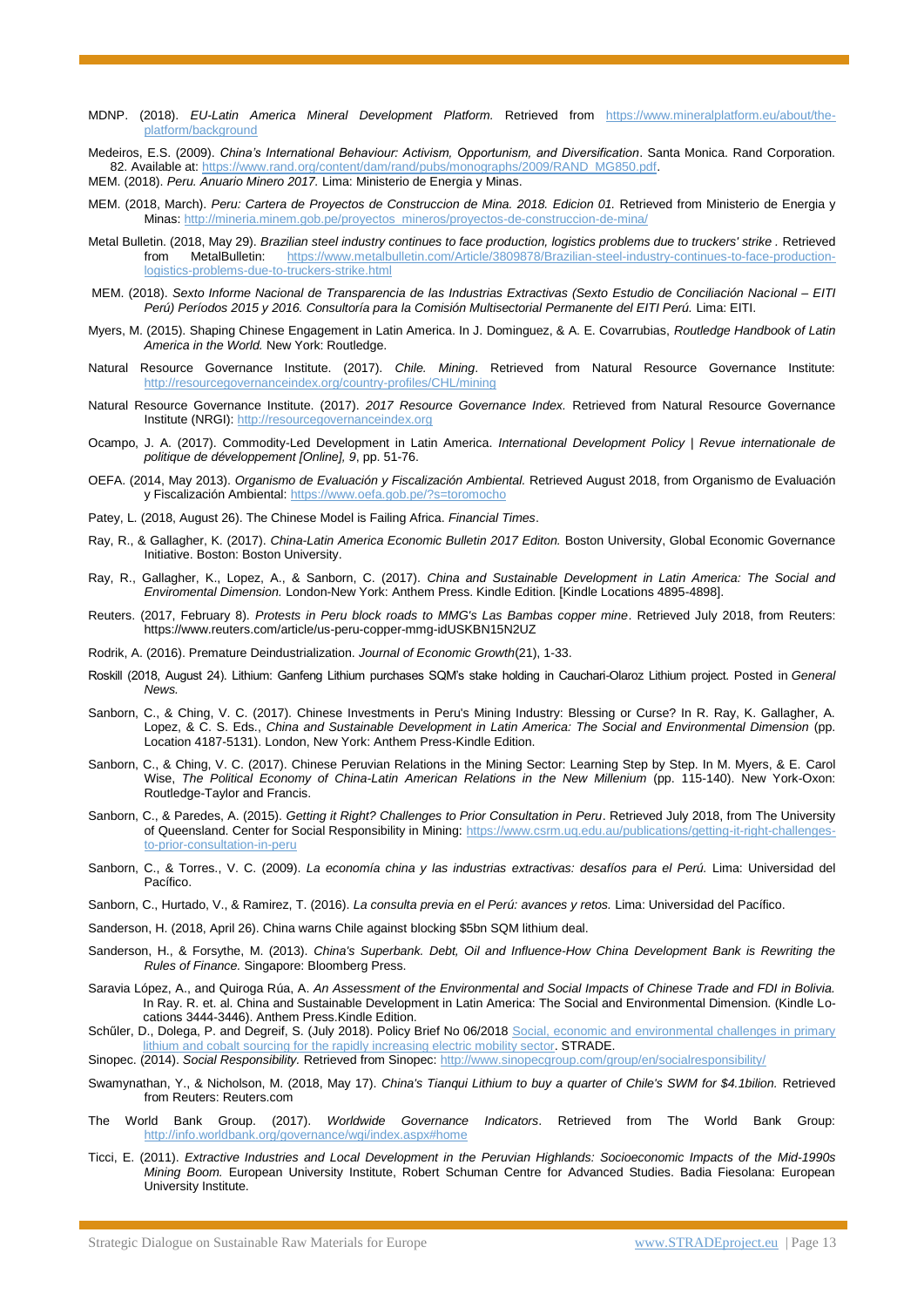- Transparency International. (2017). *2017 Corruption Perceptions Index*. Retrieved from Transparency International: <http://www.transparency.org/cpi>
- Vasquez, P. I. (2014). *Oil Sparks in the Amazon. Local Conflicts, Indigenous Populations, and Natural Resources.* Athens, Georgia: University of Georgia Press.
- Vasquez, P. I. (2016). Four Policy Actions to Improve Local Governance of the Oil and Gas Sector. *International Development Policy. Revue internationale de politique de developpement [Online], 7.2*.
- Vasquez, P. I. (2018). *China, Oil, and Latin America. Myth vs Reality.* Adrienne Arsht Latin America Center. Washington, DC: The Atlantic Council.
- Vasquez, P. I. (Forthcoming 2018). China's Oil and Gas Footprint in Latin America and Africa. *International Development Policy. Revue internationale de politique de developpement [Online]*.
- Vasquez, P. I. (May, 2016). *Argentina's Oil and Gas Sector: Coordinated Federalism and the Rule of Law.* Wilson Center, Latin America Program. Washington, DC: Wilson Center.
- Vicente, R. G. (2012). The Political Economy of Sino-‐Peruvian Relations: A New Dependency? *Journal of Current Chinese Affairs, 41*(1), 97-131.
- Vicente, R. G. (2013). Development Dynamics of Chinese Resource‐Based Investment in Peru and Ecuador. *Latin American POlitics and Society, 55*, 46-72.
- Vines, A., Wong, L., Weimer, M., & Campos, I. (2009). *Thirst for African Oil Asian National Oil Companies in Nigeria and Angola.* London: Chatham House.
- White, B. (2005, August 3). Chinese Drop Bid To Buy U.S. Oil Firm . *The Washington Post*.
- WITS. (2018, August 22). *World Integrated Trade Solution.* Retrieved from https://wits.worldbank.org/CountrySnapshot/en/LCN/textview
- Xu, Y. (2017). *China's Strategic Partnerships in Latin America. Case Studies of China's OIl Diplomacy in Argentina, Brazil, Mexico, and Venezuela, 1991-2015.* Lanham-Boulder-New York-London: Lexington Books.
- Yanguas, J. A. (2011). *2011 ¿Minería sin fronteras? Conflicto y desarrollo en regiones mineras del Perú.* Lima: Instituto de Estudios Peruanos - Pontificia Universidad Católica del Perú.
- Yanguas, J. A. (2018). Extractive industries and regional development: Lessons from Peru on the limitations of revenue devolution to producing regions. *Regional and Federal Studies*.